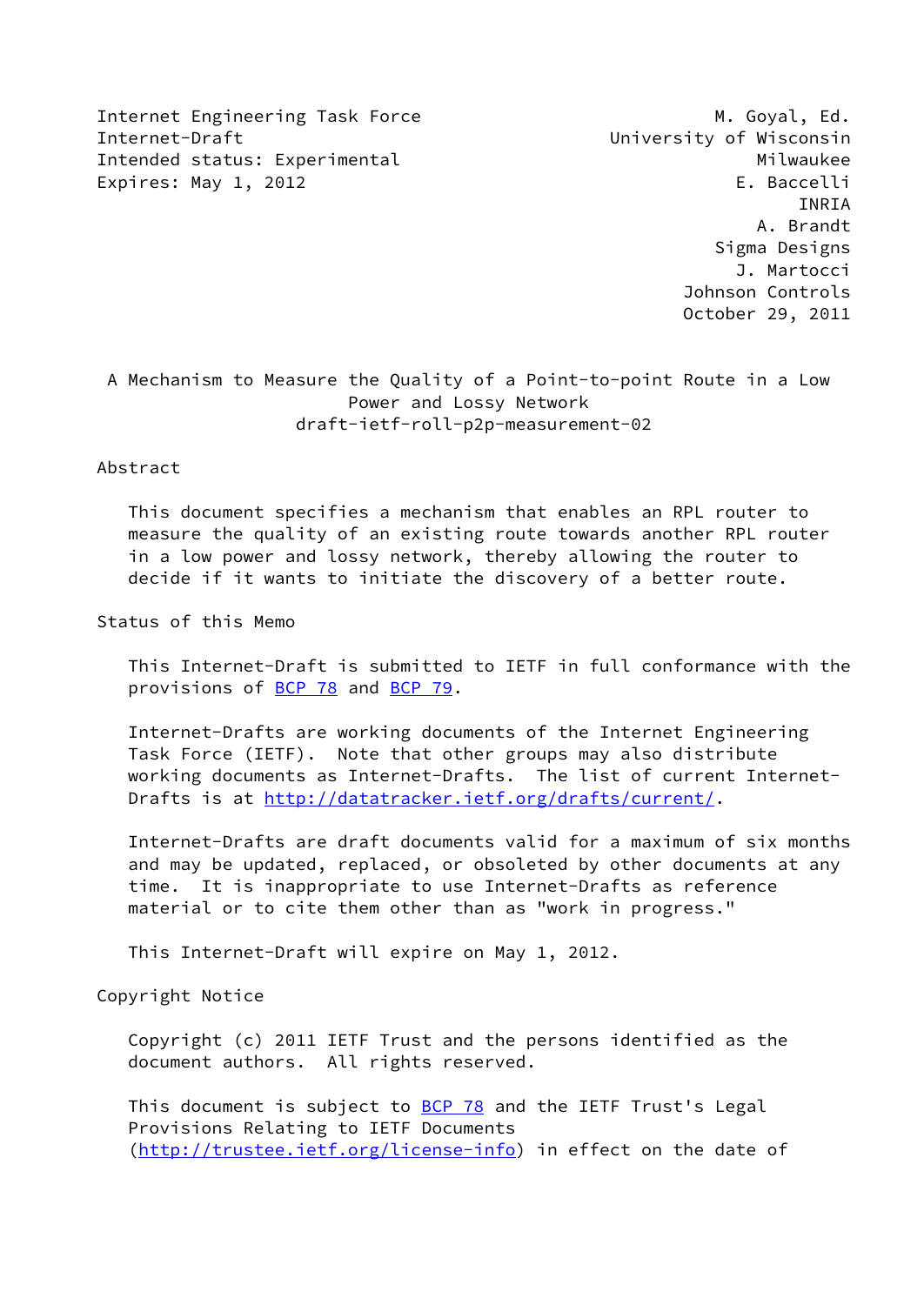## Internet-Draft [draft-ietf-roll-p2p-measurement-02](https://datatracker.ietf.org/doc/pdf/draft-ietf-roll-p2p-measurement-02) October 2011

 publication of this document. Please review these documents carefully, as they describe your rights and restrictions with respect to this document. Code Components extracted from this document must include Simplified BSD License text as described in Section 4.e of the Trust Legal Provisions and are provided without warranty as described in the Simplified BSD License.

## Table of Contents

| 1.               |                                                                                          |  |  |  |
|------------------|------------------------------------------------------------------------------------------|--|--|--|
|                  |                                                                                          |  |  |  |
| 2.               |                                                                                          |  |  |  |
|                  | $\underline{3}$ . The Measurement Object (MO) 4                                          |  |  |  |
|                  |                                                                                          |  |  |  |
|                  |                                                                                          |  |  |  |
|                  | $\underline{4}$ . Originating a Measurement Request 9                                    |  |  |  |
|                  | 4.1. To Measure A Hop-by-hop Route with a Global                                         |  |  |  |
|                  |                                                                                          |  |  |  |
|                  | 4.2. To Measure A Hop-by-hop Route with a Local                                          |  |  |  |
|                  |                                                                                          |  |  |  |
|                  | 4.3. To Measure A Source Route 11                                                        |  |  |  |
|                  | $\overline{5}$ . Processing a Measurement Request at an Intermediate Router 12           |  |  |  |
|                  |                                                                                          |  |  |  |
|                  | 5.1. Determining Next Hop For An MO Measuring A Source Route . 13                        |  |  |  |
| 5.2.             |                                                                                          |  |  |  |
|                  | Determining Next Hop For An MO Measuring A Hop-by-hop                                    |  |  |  |
|                  |                                                                                          |  |  |  |
| 6.               | Processing a Measurement Request at the Target 14                                        |  |  |  |
| $\overline{1}$ . | Processing a Measurement Reply at the Origin 15                                          |  |  |  |
| 8.               | Security Considerations $\ldots \ldots \ldots \ldots \ldots \ldots \ldots \frac{15}{15}$ |  |  |  |
| 9.               |                                                                                          |  |  |  |
|                  |                                                                                          |  |  |  |
|                  |                                                                                          |  |  |  |
|                  |                                                                                          |  |  |  |
|                  | 11.2. Informative References 17                                                          |  |  |  |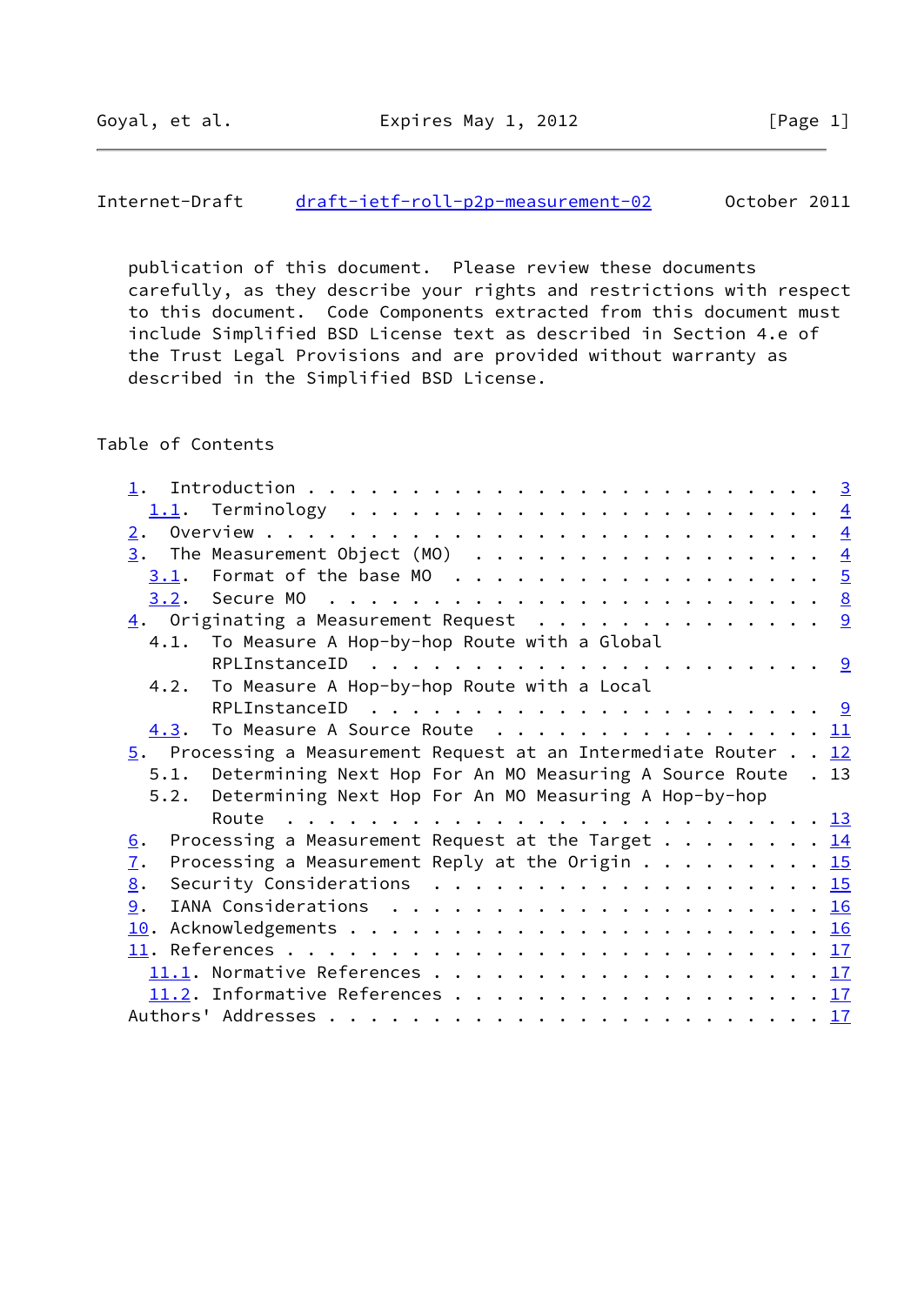Goyal, et al. **Expires May 1, 2012** [Page 2]

#### <span id="page-2-1"></span>Internet-Draft [draft-ietf-roll-p2p-measurement-02](https://datatracker.ietf.org/doc/pdf/draft-ietf-roll-p2p-measurement-02) October 2011

#### <span id="page-2-0"></span>[1](#page-2-0). Introduction

 Point to point (P2P) communication between arbitrary routers in a Low power and Lossy Network (LLN) is a key requirement for many applications [\[RFC5826](https://datatracker.ietf.org/doc/pdf/rfc5826)][RFC5867]. RPL [[I-D.ietf-roll-rpl\]](#page-18-3), the IPv6 Routing Protocol for LLNs, constrains the LLN topology to a Directed Acyclic Graph (DAG) built to optimize routing costs to reach the DAG's root and requires the P2P routes to use the DAG links only. Such P2P routes may potentially be suboptimal and may lead to traffic congestion near the DAG root. Additionally, RPL is a proactive routing protocol and hence all P2P routes must be established ahead of the time they are used.

 To ameliorate situations, where RPL's P2P routing functionality does not meet the requirements, [[I-D.ietf-roll-p2p-rpl\]](#page-18-4) describes a reactive mechanism to discover P2P routes that meet the specified performance criteria. This mechanism, henceforth referred to as the reactive P2P route discovery, allows the specification of routing constraints  $[I-D.iett-roll-routine-metrics]$ , that the discovered routes must satisfy. In some cases, the application requirements or the LLN's topological features allow a router to infer the routing constraints intrinsically. For example, the application may require the end-to-end loss rate and/or latency on the route to be below certain thresholds or the LLN topology may be such that a router can safely assume its destination to be less than a certain number of hops away from itself.

 When the existing routes are deemed unsatisfactory but the router does not intrinsically know the routing constraints to be used in P2P route discovery, it may be necessary for the router to determine the aggregated values of the routing metrics along the existing route. This knowledge will allow the router to frame reasonable routing constraints for use in P2P route discovery to determine a better route. For example, if the router determines the aggregate ETX [\[I-D.ietf-roll-routing-metrics](#page-18-5)] along an existing route to be "x", it can use "ETX  $\langle x*y"$ , where y is a certain fraction, as the routing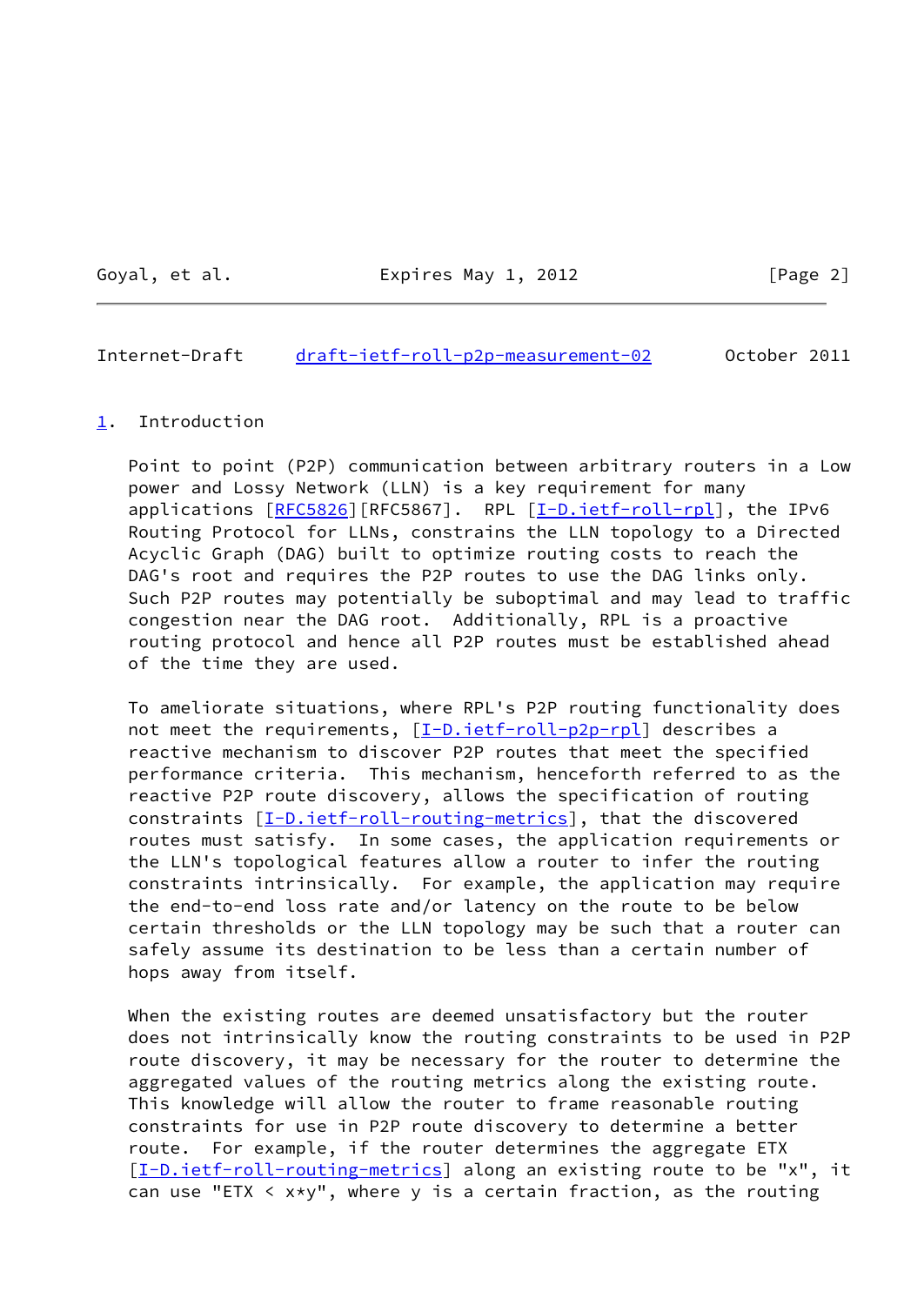constraint for use in P2P route discovery. Note that it is important that the routing constraints are not overly strict; otherwise the P2P route discovery may fail even though a route, much better than the one currently being used, exists.

 This document specifies a mechanism that enables an RPL router to measure the aggregated values of the routing metrics along an existing route to another RPL router in an LLN, thereby allowing the router to decide if it wants to initiate the reactive discovery of a more optimal route and determine the routing constraints to be used for this purpose.

| Goyal, et al. | Expires May 1, 2012 | [Page 3] |
|---------------|---------------------|----------|
|---------------|---------------------|----------|

<span id="page-3-1"></span>Internet-Draft [draft-ietf-roll-p2p-measurement-02](https://datatracker.ietf.org/doc/pdf/draft-ietf-roll-p2p-measurement-02) October 2011

## <span id="page-3-0"></span>[1.1](#page-3-0). Terminology

 The key words "MUST", "MUST NOT", "REQUIRED", "SHALL", "SHALL NOT", "SHOULD", "SHOULD NOT", "RECOMMENDED", "NOT RECOMMENDED", "MAY", and "OPTIONAL" in this document are to be interpreted as described in [\[RFC2119](https://datatracker.ietf.org/doc/pdf/rfc2119)].

 Additionally, this document uses terminology from [\[I-D.ietf-roll-terminology](#page-18-6)], [\[I-D.ietf-roll-rpl\]](#page-18-3) and [\[I-D.ietf-roll-p2p-rpl](#page-18-4)]. The following terms, originally defined in [\[I-D.ietf-roll-p2p-rpl](#page-18-4)], are redefined in the following manner.

 Origin: The origin refers to the router that initiates the measurement process defined in this document and is the start point of the P2P route being measured.

 Target: The target refers to the router at the end point of the P2P route being measured.

 Intermediate Router: A router, other than the origin and the target, on the P2P route being measured.

# <span id="page-3-2"></span>[2](#page-3-2). Overview

 The mechanism described in this document can be used by an origin in an RPL domain to measure the aggregated values of the routing metrics along a P2P route to a target within the same RPL domain. Such a route could be a source route or a hop-by-hop route established using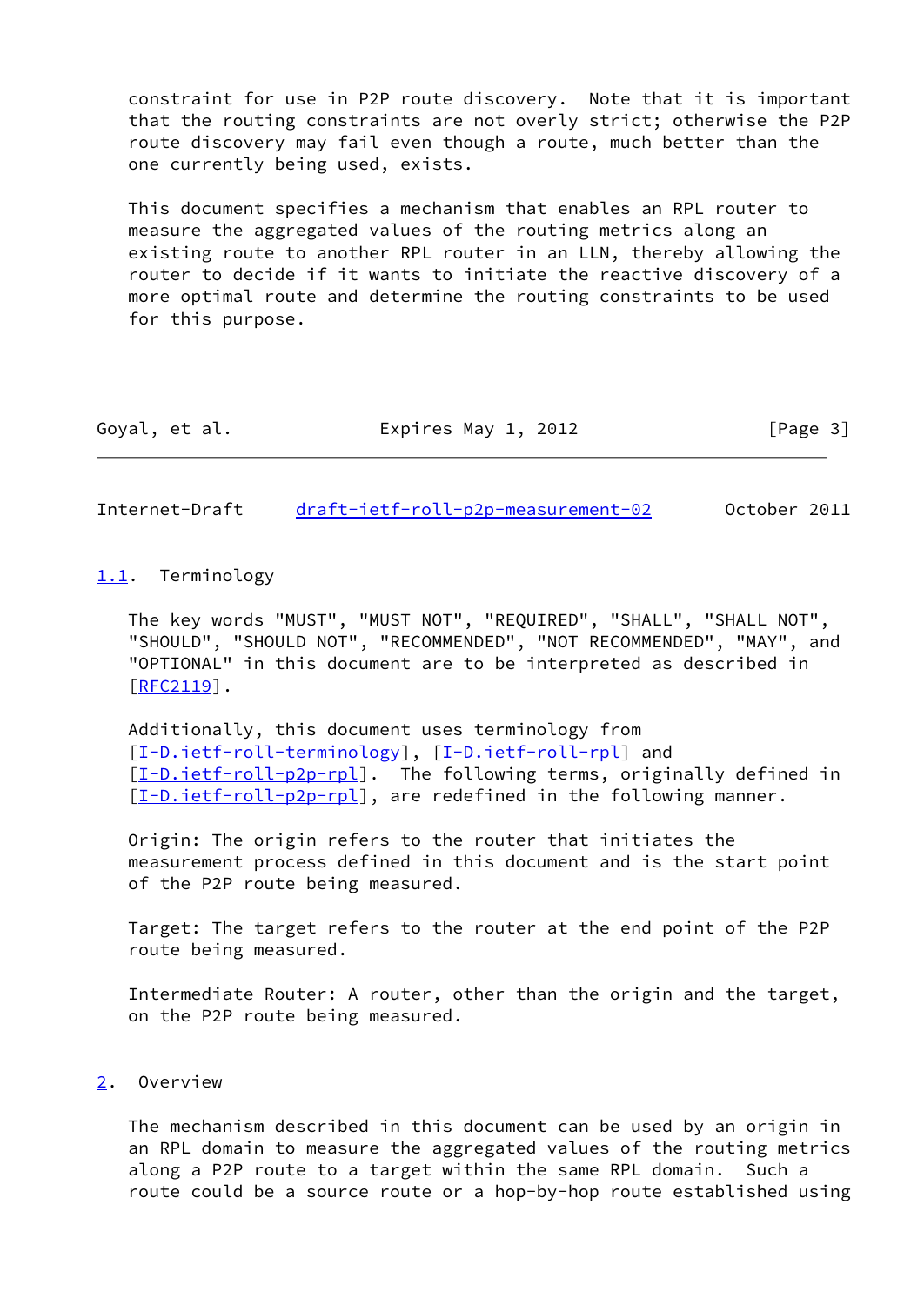RPL  $[I-D.ietf-roll-rpl]$  $[I-D.ietf-roll-rpl]$  or the reactive P2P route discovery [\[I-D.ietf-roll-p2p-rpl](#page-18-4)]. The origin sends a Measurement Request message along the route. The Measurement Request accumulates the values of the routing metrics as it travels towards the target. Upon receiving the Measurement Request, the target unicasts a Measurement Reply message, carrying the accumulated values of the routing metrics, back to the origin. Optionally, the origin may allow an intermediate route to generate the Measurement Reply if it already knows the relevant routing metric values along rest of the route.

#### <span id="page-4-0"></span>[3](#page-4-0). The Measurement Object (MO)

 This document defines two new RPL Control Message types, the Measurement Object (MO), with code 0x06 (to be confirmed by IANA), and the Secure MO, with code 0x86 (to be confirmed by IANA). An MO serves as both Measurement Request and Measurement Reply.

Goyal, et al. Expires May 1, 2012 [Page 4]

<span id="page-4-2"></span>Internet-Draft [draft-ietf-roll-p2p-measurement-02](https://datatracker.ietf.org/doc/pdf/draft-ietf-roll-p2p-measurement-02) October 2011

<span id="page-4-1"></span>[3.1](#page-4-1). Format of the base MO

0 1 2 3 0 1 2 3 4 5 6 7 8 9 0 1 2 3 4 5 6 7 8 9 0 1 2 3 4 5 6 7 8 9 0 1 +-+-+-+-+-+-+-+-+-+-+-+-+-+-+-+-+-+-+-+-+-+-+-+-+-+-+-+-+-+-+-+-+ | RPLInstanceID | Compr |T|H|A|R|B|I| SequenceNo| Num | Index | +-+-+-+-+-+-+-+-+-+-+-+-+-+-+-+-+-+-+-+-+-+-+-+-+-+-+-+-+-+-+-+-+ | | Origin Address | | | | +-+-+-+-+-+-+-+-+-+-+-+-+-+-+-+-+-+-+-+-+-+-+-+-+-+-+-+-+-+-+-+-+ | | Target Address | | | | +-+-+-+-+-+-+-+-+-+-+-+-+-+-+-+-+-+-+-+-+-+-+-+-+-+-+-+-+-+-+-+-+ | | Address[1..Num] . . | | +-+-+-+-+-+-+-+-+-+-+-+-+-+-+-+-+-+-+-+-+-+-+-+-+-+-+-+-+-+-+-+-+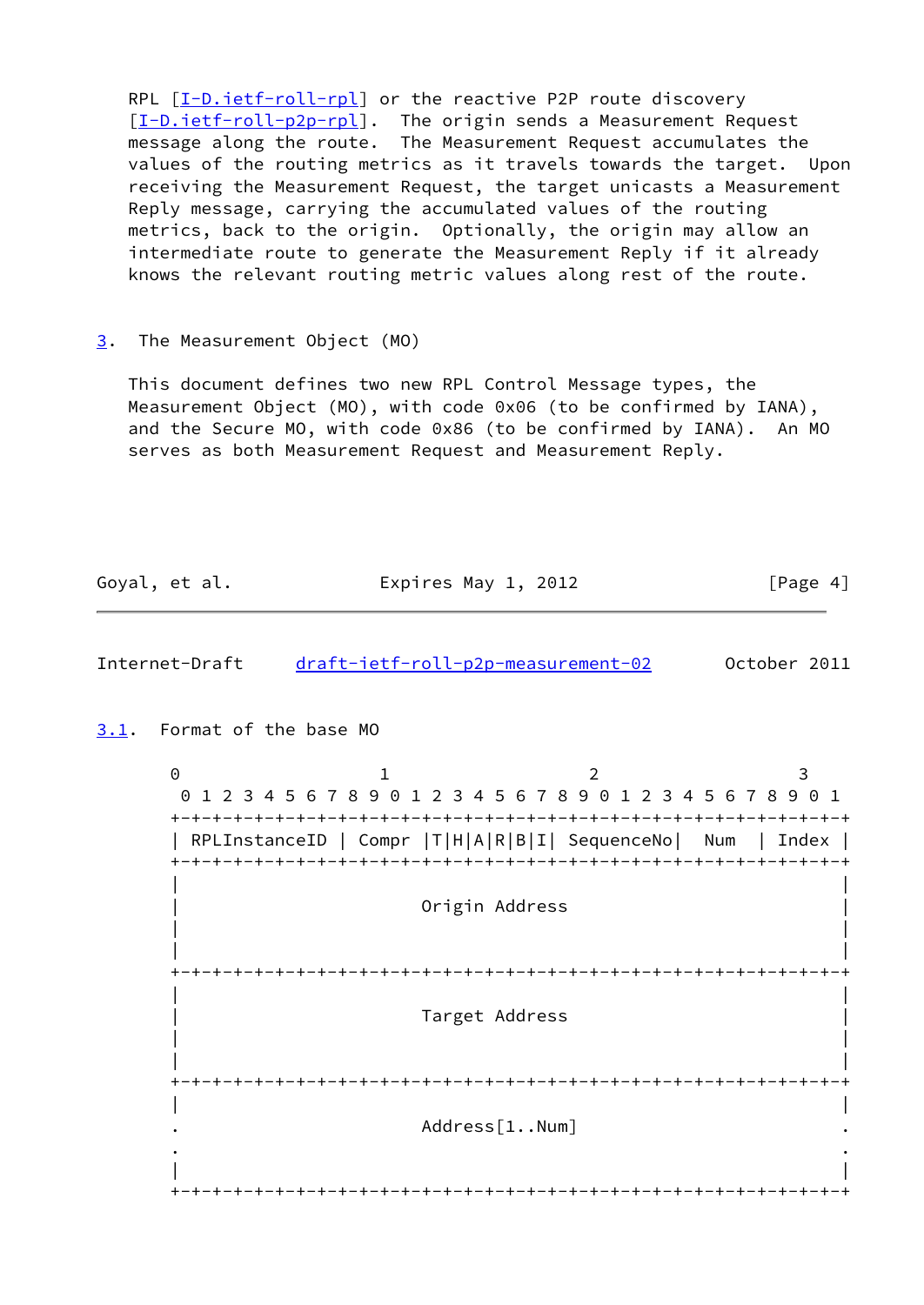| | Metric Container Option(s) . . | | +-+-+-+-+-+-+-+-+-+-+-+-+-+-+-+-+-+-+-+-+-+-+-+-+-+-+-+-+-+-+-+-+

Figure 1: Format of the base Measurement Object (MO)

 The format of a base MO is shown in Figure 1. A base MO consists of the following fields:

- o RPLInstanceID: Relevant only if the MO travels along a hop-by-hop route. This field identifies the RPLInstanceID of the hop-by-hop route being measured. If the route being measured is a source route, this field MUST be set to 10000000 on transmission and ignored on reception.
- o Compr: In many LLN deployments, IPv6 addresses share a well known, common prefix. In such cases, the common prefix can be elided when specifying IPv6 addresses in Origin/Target Address fields and the Address vector. The "Compr" field is a 4-bit unsigned integer that indicates the number of prefix octets that are elided from the IPv6 addresses in Origin/Target Address fields and the Address vector. The Compr value will be 0 if full IPv6 addresses are carried in the Origin/Target Address fields and the Address

| Goyal, et al. | Expires May 1, 2012 | [Page 5] |
|---------------|---------------------|----------|
|---------------|---------------------|----------|

Internet-Draft [draft-ietf-roll-p2p-measurement-02](https://datatracker.ietf.org/doc/pdf/draft-ietf-roll-p2p-measurement-02) October 2011

vector.

- o Type (T): This flag is set if the MO represents a Measurement Request. The flag is cleared if the MO is a Measurement Reply.
- o Hop-by-hop (H): This flag is set if the MO travels along a hop-by hop route. In that case, the hop-by-hop route is identified by the RPLInstanceID and, if the RPLInstanceID is a local value, the Origin Address serving as the DODAGID. This flag is cleared if the MO travels along a source route specified in the Address vector. Note that, in case the P2P route being measured lies along a non-storing DAG, an MO message may travel along a hop-by hop route till it reaches the DAG's root, which then sends it along a source route to its destination. In that case, the DAG root will reset the H flag and also insert the source route to the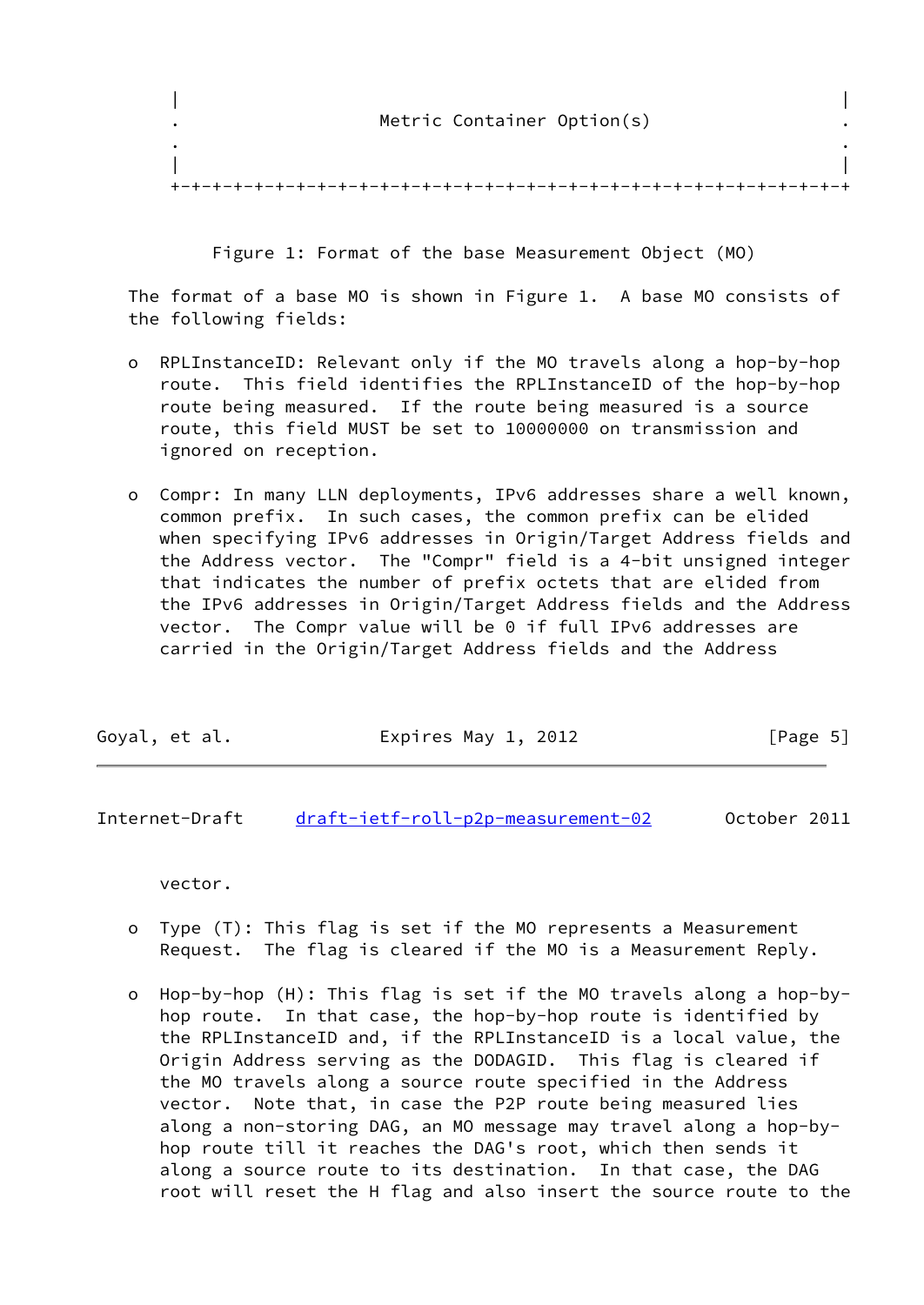destination inside the Address vector.

- o Accumulate Route (A): This flag is relevant only if the MO represents a Measurement Request that travels along a hop-by-hop route represented by a local RPLInstanceID. In other words, this flag MAY be set only if  $T = 1$ ,  $H = 1$  and the RPLInstanceID field has a local value. Otherwise, this flag MUST be cleared. A value 1 in this flag indicates that the Measurement Request MUST accumulate a source route for use by the target to send the Measurement Reply back to the origin. In this case, the intermediate routers MUST add their IPv6 addresses (after eliding Compr number of prefix octets) to the Address vector in the manner specified later.
- o Reverse (R): This flag is relevant only if the MO represents a Measurement Request that travels along a source route, specified in the Address vector, to the target. In other words, this flag MAY be set only if  $T = 1$  and  $H = 0$ . Otherwise, this flag MUST be cleared. A value 1 in the flag indicates that the Address vector contains a complete source route from the origin to the target, which can be used, after reversal, by the target to source route the Measurement Reply message back to the origin.
- o Back Request (B): This flag serves as a request to the target to send a Measurement Request towards the origin. The origin MAY set this flag if it wants to make such a request to the target. On receiving this request, the target MAY generate a Measurement Request to measure the cost of its current (or the most preferred) route to the origin. Receipt of this Measurement Request would allow the origin to know the cost of the back route from the target to itself and thus determine the round-trip cost of reaching the target.

Goyal, et al. Expires May 1, 2012 [Page 6]

Internet-Draft [draft-ietf-roll-p2p-measurement-02](https://datatracker.ietf.org/doc/pdf/draft-ietf-roll-p2p-measurement-02) October 2011

 o Intermediate Reply (I): Relevant only if a hop-by-hop route is being measured, this flag serves as a permission to an intermediate router to generate a Measurement Reply if it knows the cost of the rest of the route being measured. The origin MAY set this flag if a hop-by-hop route is being measured (i.e.,  $H =$  1) and the origin wants to allow the intermediate routers to generate the Measurement Reply in response to this Measurement Request. Setting this flag may be useful in scenarios where Hop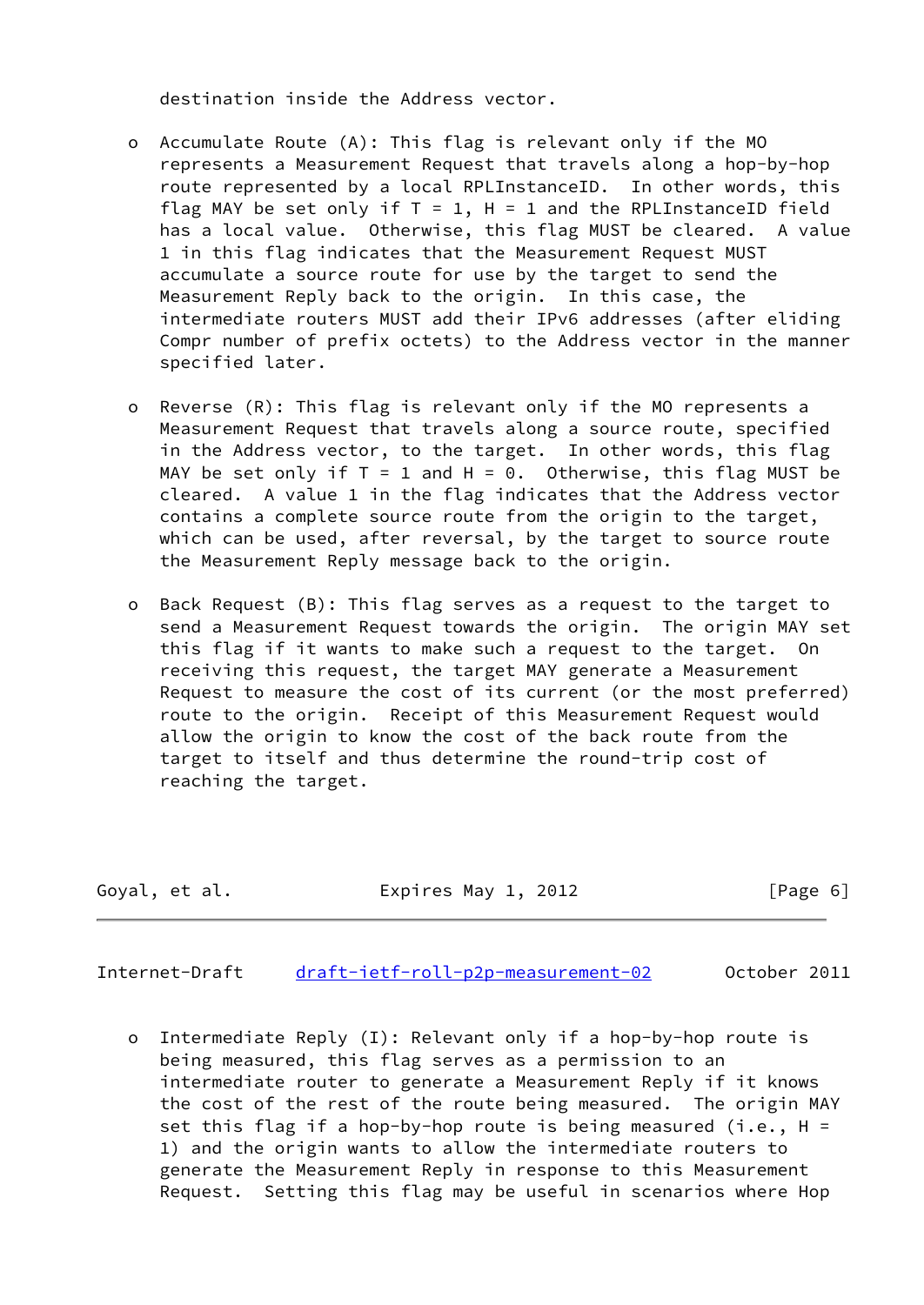Count [\[I-D.ietf-roll-routing-metrics\]](#page-18-5) is the routing metric of interest and the origin expects an intermediate router (e.g. the root of a non-storing DAG or a common ancestor of the origin and the target in a storing DAG) to know the Hop Count of the remainder of the route to the target. This flag MUST be cleared if the route being measured is a source route (i.e.,  $H = 0$ ).

- o SequenceNo: A 6-bit sequence number, assigned by the origin, that allows the origin to uniquely identify a Measurement Request and the corresponding Measurement Reply.
- o Num: This field indicates the number of fields in the Address vector. If the value of this field is zero, the Address vector is not present in the MO.
- o Index: If the Measurement Request is traveling along a source route contained in the Address vector (T=1,H=0), this field indicates the index in the Address vector of the next hop on the route. If the Measurement Request is traveling along a hop-by-hop route with a local RPLInstanceID and the A flag is set (T=1,H=1,A=1 and RPLInstanceID field has a local value), this field indicates the index in the Address vector where an intermediate router receiving the MO message must store its IPv6 address. Otherwise, this field MUST be set to zero on transmission and ignored on reception.
- o Origin Address: An IPv6 address of the origin after eliding Compr number of prefix octets. If the MO is traveling along a hop-by hop route and the RPLInstanceID field indicates a local value, the Origin Address field MUST contain the DODAGID value that, along with the RPLInstanceID, uniquely identifies within the RPL domain the hop-by-hop route being measured.
- o Target Address: An IPv6 address of the target after eliding Compr number of prefix octets.
- o Address[1..Num]: A vector of IPv6 addresses (with Compr number of prefix octets elided) representing a source route to the target:

Goyal, et al. Expires May 1, 2012 [Page 7]

<span id="page-7-0"></span>Internet-Draft [draft-ietf-roll-p2p-measurement-02](https://datatracker.ietf.org/doc/pdf/draft-ietf-roll-p2p-measurement-02) October 2011

 $*$  Each element in the vector has size (16 - Compr) octets.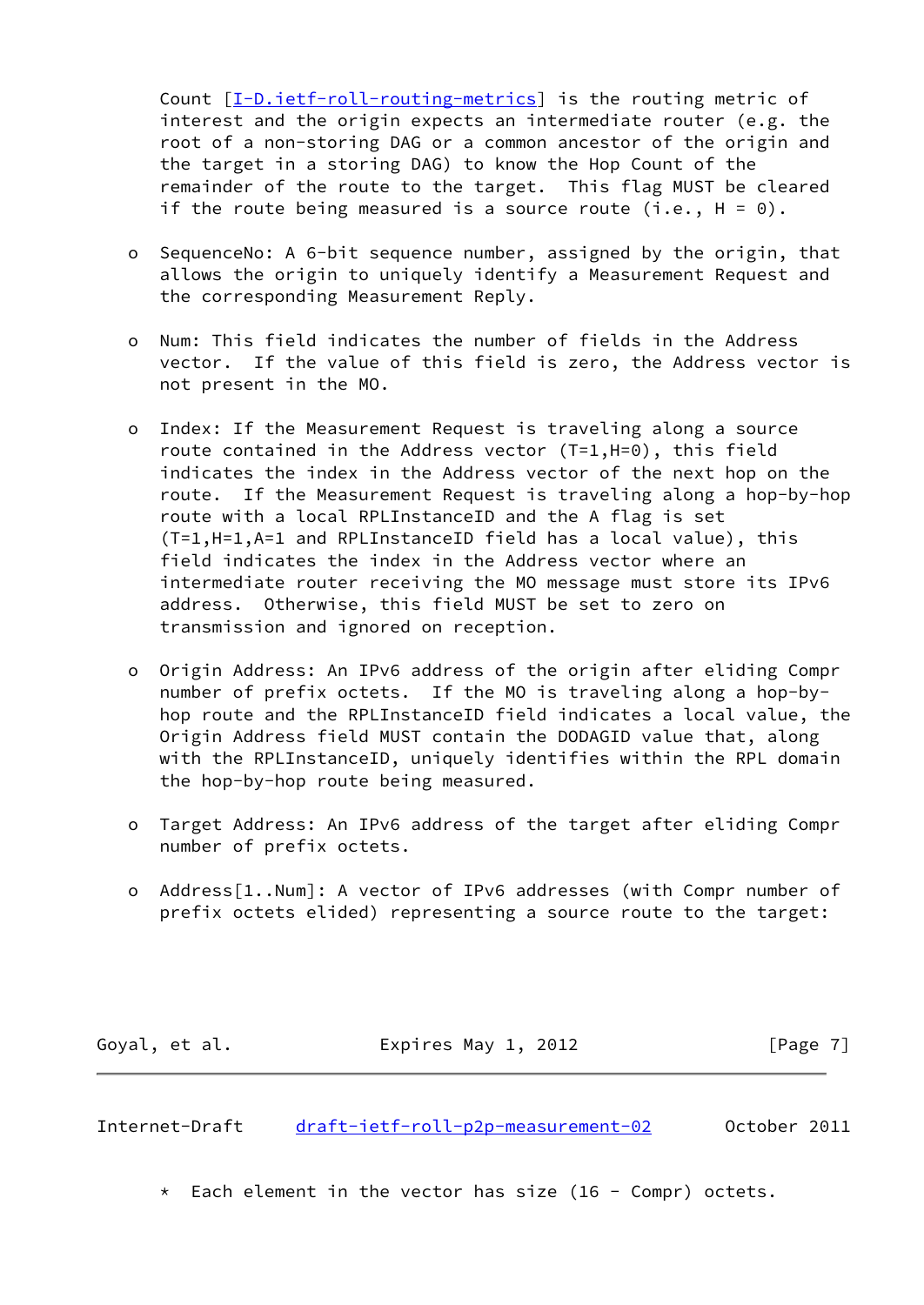- \* The total number of elements inside the Address vector is given by the Num field.
- \* When the Measurement Request is traveling along a hop-by-hop route with local RPLInstanceID and has the A flag set, the Address vector is used to accumulate a source route to be used by the target to send the Measurement Reply back to the origin. In this case, the route MUST be accumulated in the forward direction, i.e., from the origin to the target. The target router would reverse this route to obtain a source route from itself to the origin. The IPv6 addresses in the accumulated route MUST be accessible in the backward direction. An intermediate router adding its address to the Address vector MUST ensure that its address does not already exist in the vector.
- $*$  When the Measurement Request is traveling along a source route, the Address vector MUST contain a complete route to the target and the IPv6 addresses in the Address vector MUST be accessible in the forward direction, i.e., from the origin to the target. A router (origin or an intermediate router) inserting an Address vector inside an MO MUST ensure that no address appears more than once inside the vector. Each router on the way MUST ensure that the loops do not exist within the source route. The origin may set the R flag in the MO if the route in the Address vector represents a complete route from the origin to the target and this route can be used after reversal by the target to send the Measurement Reply message back to the origin.
- \* The origin and target addresses MUST NOT be included in the Address vector.
- \* The Address vector MUST NOT contain any multicast addresses.
- o Metric Container Options: An MO MUST contain one or more Metric Container options to accumulate routing metric values for the route being measured.
- <span id="page-8-0"></span>[3.2](#page-8-0). Secure MO

 A Secure MO message follows the format in Figure 7 of [\[I-D.ietf-roll-rpl](#page-18-3)], where the base format is the base MO shown in Figure 1.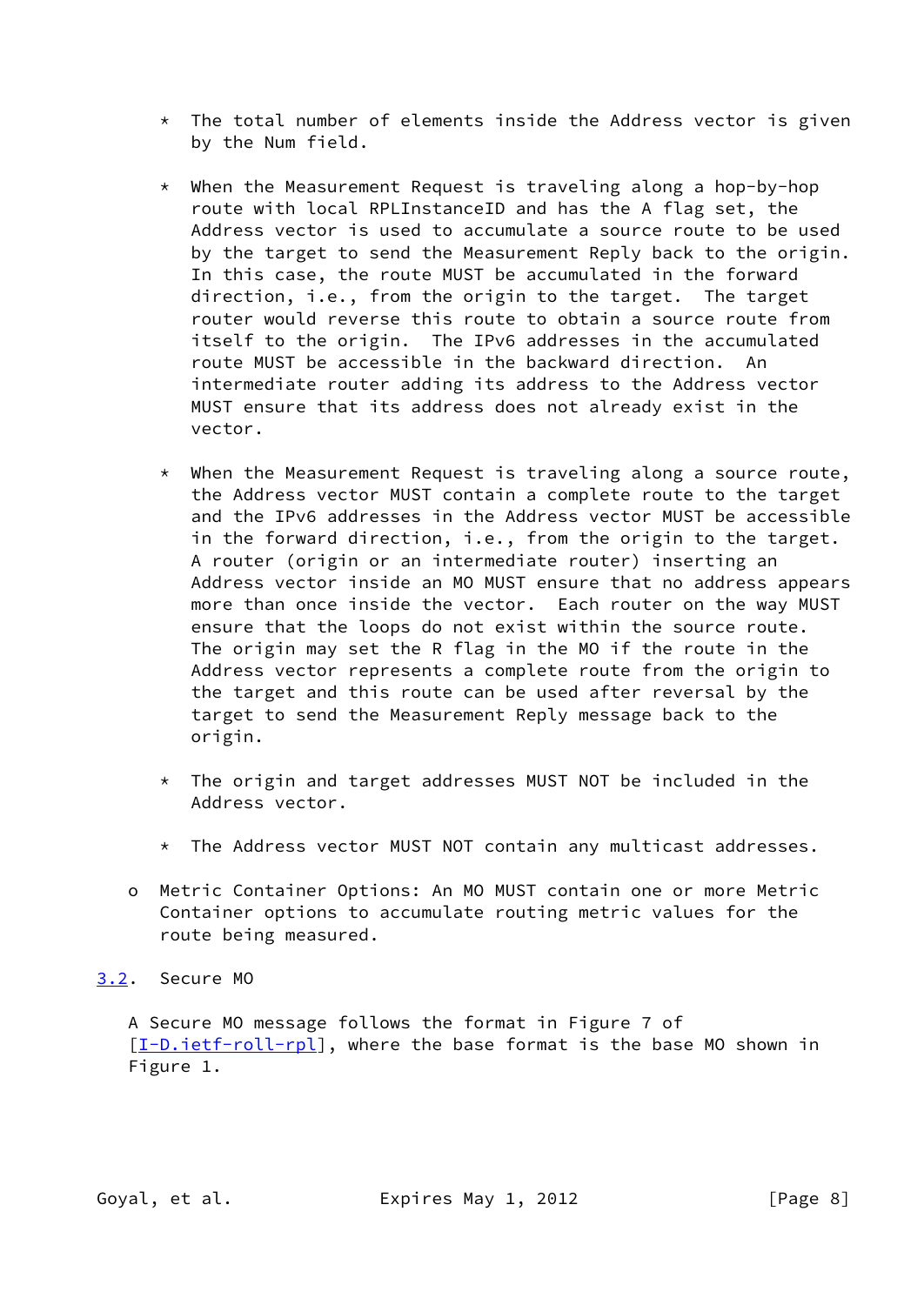## <span id="page-9-1"></span>Internet-Draft [draft-ietf-roll-p2p-measurement-02](https://datatracker.ietf.org/doc/pdf/draft-ietf-roll-p2p-measurement-02) October 2011

<span id="page-9-0"></span>[4](#page-9-0). Originating a Measurement Request

 If an origin needs to measure the routing metric values along a P2P route towards a target, it generates an MO message and sets its fields in the manner described below. Additionally, the origin MUST set the T flag to 1 to indicate that the MO represents a Measurement Request. The origin MUST also include one or more Metric Container options inside the MO that carry the routing metric objects of interest. If required, the origin must also initiate these routing metric objects by including the values of the routing metrics for the first hop on the P2P route being measured.

 After setting the MO fields as described below, the origin MUST unicast the MO message to the next hop on the P2P route.

<span id="page-9-2"></span>[4.1](#page-9-2). To Measure A Hop-by-hop Route with a Global RPLInstanceID

 If a hop-by-hop route with a global RPLInstanceID is being measured, the MO message MUST NOT contain the Address vector and the following MO fields MUST be set in the manner specified below:

- o Hop-by-hop (H): This flag MUST be set;
- o Accumulate Route (A): This flag MUST be cleared;
- o Reverse (R): This flag MUST be cleared;
- o Back Request (B): This flag MAY be set if the origin wants to request the target to generate a Measurement Request back to itself;
- o Intermediate Reply (I): This flag MAY be set if the origin wants to permit the intermediate routers to generate the Measurement Reply on the target's behalf;
- o Num: This field MUST be set to zero;
- o Index: This field MUST be set to zero.

<span id="page-9-3"></span>[4.2](#page-9-3). To Measure A Hop-by-hop Route with a Local RPLInstanceID

 If a hop-by-hop route with a local RPLInstanceID is being measured and the MO is not accumulating a source route for the target's use, the MO message MUST NOT contain the Address vector and the following MO fields MUST be set in the manner specified below: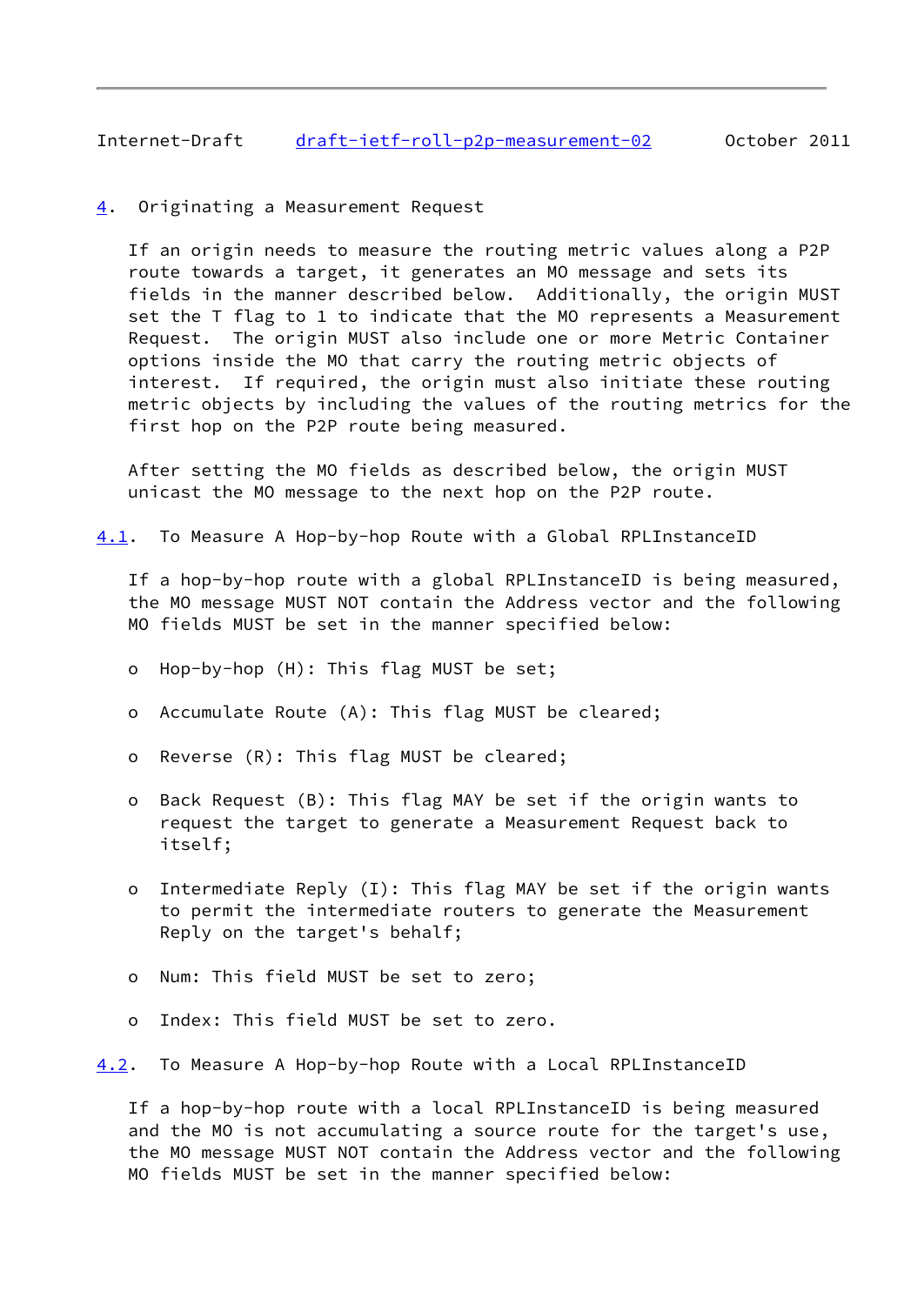o Hop-by-hop (H): This flag MUST be set;

Goyal, et al. **Expires May 1, 2012** [Page 9]

Internet-Draft [draft-ietf-roll-p2p-measurement-02](https://datatracker.ietf.org/doc/pdf/draft-ietf-roll-p2p-measurement-02) October 2011

- o Accumulate Route (A): This flag MUST be cleared;
- o Reverse (R): This flag MUST be cleared;
- o Back Request (B): This flag MAY be set if the origin wants to request the target to generate a Measurement Request back to itself;
- o Intermediate Reply (I): This flag MAY be set if the origin wants to permit the intermediate routers to generate the Measurement Reply on the target's behalf;
- o Num: This field MUST be set to zero;
- o Index: This field MUST be set to zero;
- o Origin Address: This field MUST contain the DODAGID value (after eliding Compr number of prefix octets) associated with the route being measured.

 If a hop-by-hop route with a local RPLInstanceID is being measured and the origin desires the MO to accumulate a source route for the target to send the Measurement Reply message back, it MUST set the following MO fields in the manner specified below:

- o Hop-by-hop (H): This flag MUST be set;
- o Accumulate Route (A): This flag MUST be set;
- o Reverse (R): This flag MUST be cleared;
- o Back Request (B): This flag MAY be set if the origin wants to request the target to generate a Measurement Request back to itself;
- o Intermediate Reply (I): This flag MAY be set if the origin wants to permit the intermediate routers to generate the Measurement Reply on the target's behalf;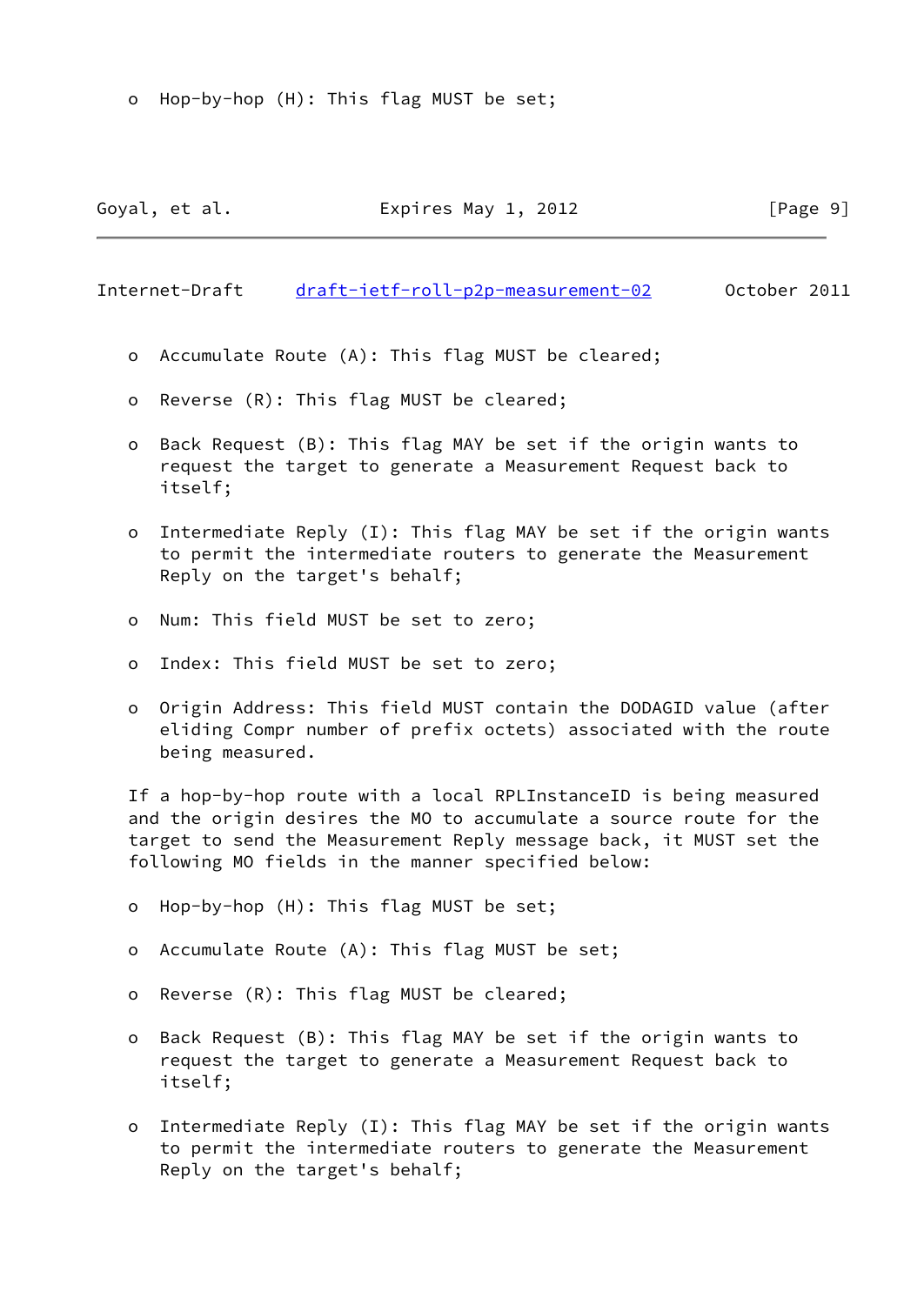- o Address vector: The Address vector must be large enough to accomodate a complete source route from the origin to the target. All the bits in the Address vector field MUST be set to zero;
- o Num: This field MUST specify the number of address elements that can fit inside the Address vector;
- o Index: This field MUST be set to 1;

Goyal, et al. **Expires May 1, 2012** [Page 10]

<span id="page-11-1"></span>Internet-Draft [draft-ietf-roll-p2p-measurement-02](https://datatracker.ietf.org/doc/pdf/draft-ietf-roll-p2p-measurement-02) October 2011

 o Origin Address: This field MUST contain the DODAGID value (after eliding Compr number of prefix octets) associated with the route being measured.

<span id="page-11-0"></span>[4.3](#page-11-0). To Measure A Source Route

 If a source route is being measured, the origin MUST set the following MO fields in the manner specified below:

- o RPLInstanceID: This field MUST be set to 10000000;
- o Hop-by-hop (H): This flag MUST be cleared;
- o Accumulate Route (A): This flag MUST be cleared;
- o Reverse (R): This flag MUST be set if the source route in the Address vector can be reversed and used by the target to source route the Measurement Reply message back to the origin. Otherwise, this flag MUST be cleared;
- o Back Request (B): This flag MAY be set if the origin wants to request the target to generate a Measurement Request back to itself;
- o Intermediate Reply (I): This flag MUST be cleared.
- o Address vector:
	- \* The Address vector MUST contain a complete route from the origin to the target (excluding the origin and the target);
	- \* The IPv6 addresses (with Compr prefix octets elided) in the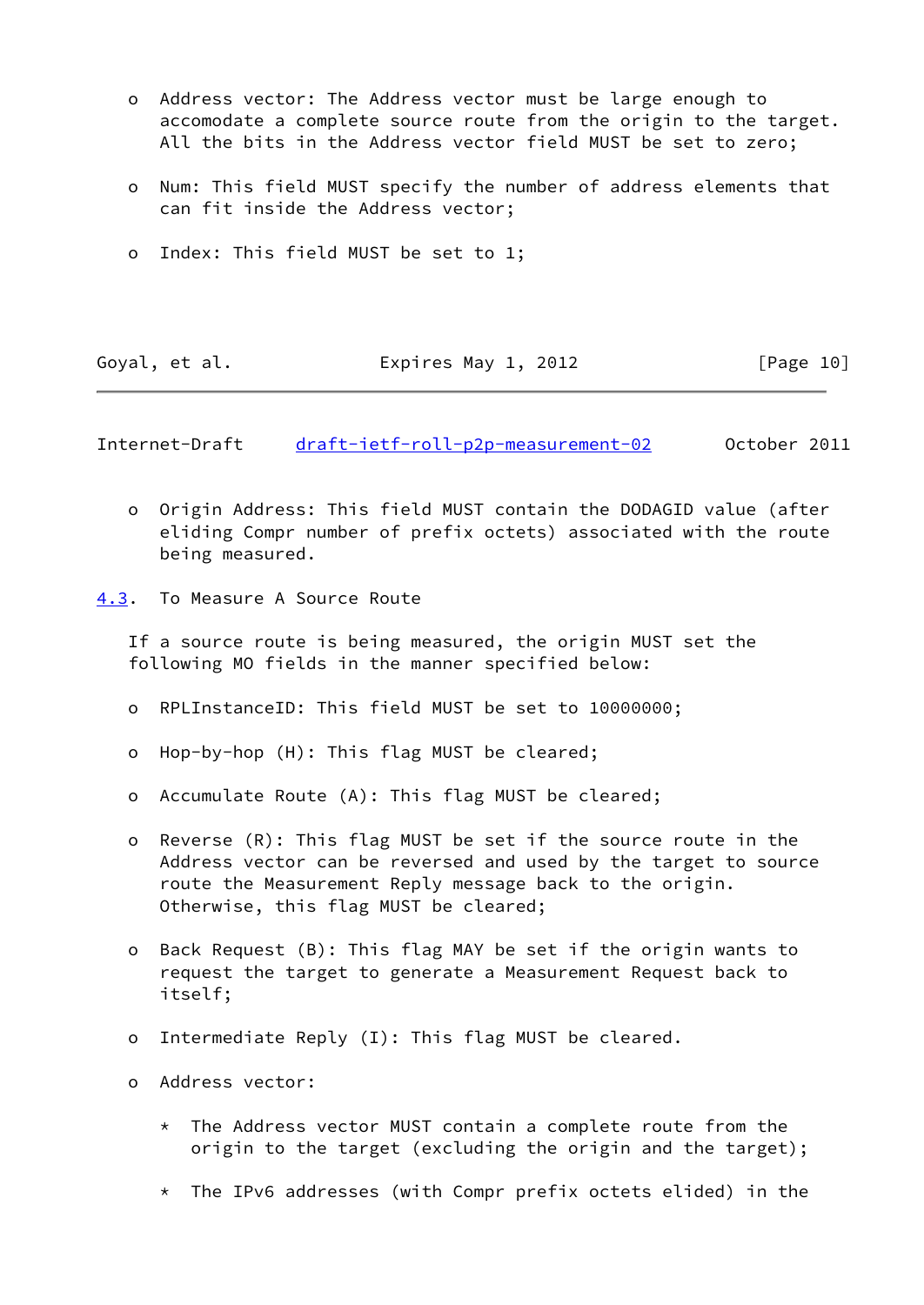Address vector MUST be accessible in the forward direction, i.e., from the origin to the target;

- \* To prevent loops in the source route, the origin MUST ensure that
	- + Any IPv6 address MUST NOT appear more than once in the Address vector;
	- + If the Address vector includes multiple IPv6 addresses assigned to the origin's interfaces, such addresses MUST appear back to back inside the Address vector.
- \* Each address appearing in the Address vector MUST be a unicast address.

| Goyal, et al. | Expires May 1, 2012 | [Page 11] |
|---------------|---------------------|-----------|
|---------------|---------------------|-----------|

<span id="page-12-1"></span>Internet-Draft [draft-ietf-roll-p2p-measurement-02](https://datatracker.ietf.org/doc/pdf/draft-ietf-roll-p2p-measurement-02) October 2011

- o Num: This field MUST be set to indicate the number of elements in the Address vector;
- o Index: This field MUST be set to 1.

 The origin MUST NOT send the packet further if the next hop address on the source route is not on-link.

<span id="page-12-0"></span>[5](#page-12-0). Processing a Measurement Request at an Intermediate Router

 A router MAY discard a received MO with no further processing to meet any policy-related goal. Such policy goals may include the need to reduce the router's CPU load or to enhance its battery life.

 On receiving an MO, if a router chooses to process the packet further, it MUST check if one of its IPv6 addresses is listed as either the Origin or the Target Address. If not, the router considers itself an Intermediate Router and MUST process the received MO in the following manner.

 An intermediate router MUST discard the packet with no further processing if the received MO is not a Measurement Request.

If the I flag is set in the received MO and the intermediate router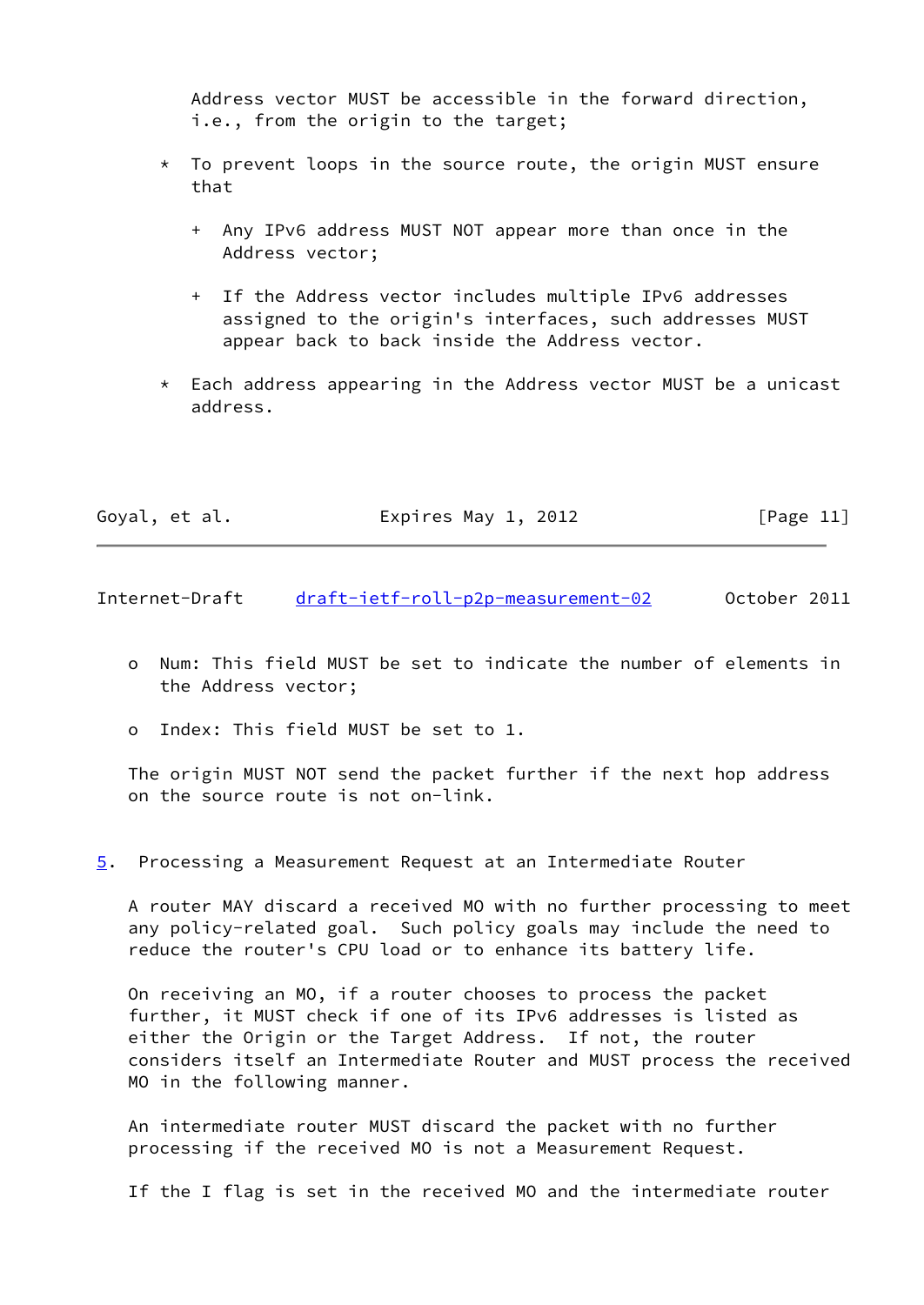knows the values of the routing metrics, specified in the Metric Container, for the remainder of the route, it MAY generate a Measurement Reply on the target's behalf in the manner specified in [Section 6](#page-15-0) (after including in the Measurement Reply the relevant routing metric values for the complete route being measured). Otherwise, the intermediate router MUST process the received MO in the following manner.

 The router MUST determine the next hop on the P2P route being measured in the manner described below. The router MUST drop the MO with no further processing and MAY send an ICMPv6 Destination Unreachable (with Code 0 - No Route To Destination) error message to the source of the message if it can not determine the next hop for the message.

 After determining the next hop, the router MUST update the routing metric objects, contained in the Metric Container options inside the MO, either by updating the aggregated value for the routing metric or by attaching the local values for the metric inside the object. After updating the routing metrics, the router MUST unicast the MO to the next hop.

| Goyal, et al. | Expires May 1, 2012 | [Page 12] |
|---------------|---------------------|-----------|
|---------------|---------------------|-----------|

<span id="page-13-0"></span>Internet-Draft [draft-ietf-roll-p2p-measurement-02](https://datatracker.ietf.org/doc/pdf/draft-ietf-roll-p2p-measurement-02) October 2011

<span id="page-13-1"></span>[5.1](#page-13-1). Determining Next Hop For An MO Measuring A Source Route

 In case the received MO is measuring a source route (H=0), the router MUST increment the Index field and use the Address[Index] element as the next hop. If Index is greater than Num, the router MUST use the Target Address as the next hop.

 An intermediate router MUST discard the MO packet with no further processing if the next hop address is not on-link or is not a unicast address. To prevent loops, an intermediate router MUST check if the Address vector includes multiple IPv6 addresses assigned to the router's interfaces and if such addresses do not appear back to back inside the Address vector. In this case, the router MUST discard the MO packet with no further processing. An MO message MUST NOT leave the RPL domain where it originated. Hence, an intermediate router MUST discard an MO message traveling along a source route if the next hop on the way does not lie within the RPL domain.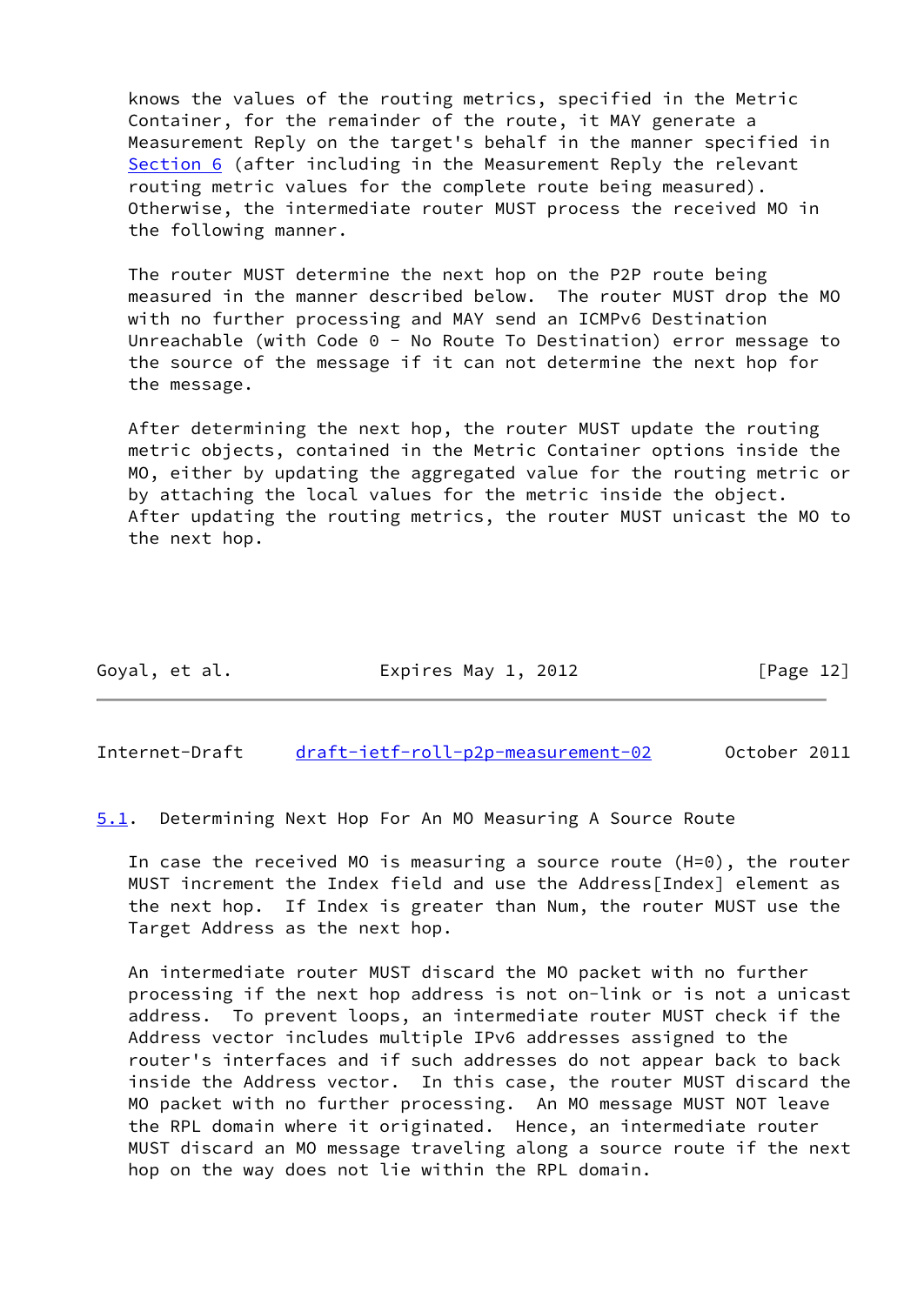## <span id="page-14-1"></span>[5.2](#page-14-1). Determining Next Hop For An MO Measuring A Hop-by-hop Route

 If the received MO is measuring a hop-by-hop route (H=1), the router MUST use the RPLInstanceID, the Target Address and, if RPLInstanceID is a local value, the DODAGID (same as the Origin Address) to determine the next hop for the MO. Moreover,

- o If the RPLInstanceID of the hop-by-hop route is a local value and the A flag is set, the router MUST check if the Address vector already contains one of its IPv6 addresses. If yes, the router MUST discard the packet with no further processing. Otherwise, the router MUST store one of its IPv6 addresses (after eliding Compr prefix octets) at location Address[Index] and then increment the Index field.
- o If the router is the root of the non-storing DAG along which the received MO message has been traveling, the router MUST do the following:
	- \* Reset the H, A and R flags.
	- \* Insert a source route to the target inside the Address vector as per the following rules:
		- + The Address vector MUST contain a complete route from the router to the target (excluding the router and the target);
		- + The IPv6 addresses (with Compr prefix octets elided) in the Address vector MUST be accessible in the forward direction, i.e., towards the target;

| Goyal, et al. | Expires May 1, 2012 | [Page 13] |
|---------------|---------------------|-----------|
|               |                     |           |

<span id="page-14-0"></span>Internet-Draft [draft-ietf-roll-p2p-measurement-02](https://datatracker.ietf.org/doc/pdf/draft-ietf-roll-p2p-measurement-02) October 2011

- + To prevent loops in the source route, the router MUST ensure that
	- Any IPv6 address MUST NOT appear more than once in the Address vector;
	- If the Address vector includes multiple IPv6 addresses assigned to the router's interfaces, such addresses MUST appear back to back inside the Address vector.
- + Each address appearing in the Address vector MUST be a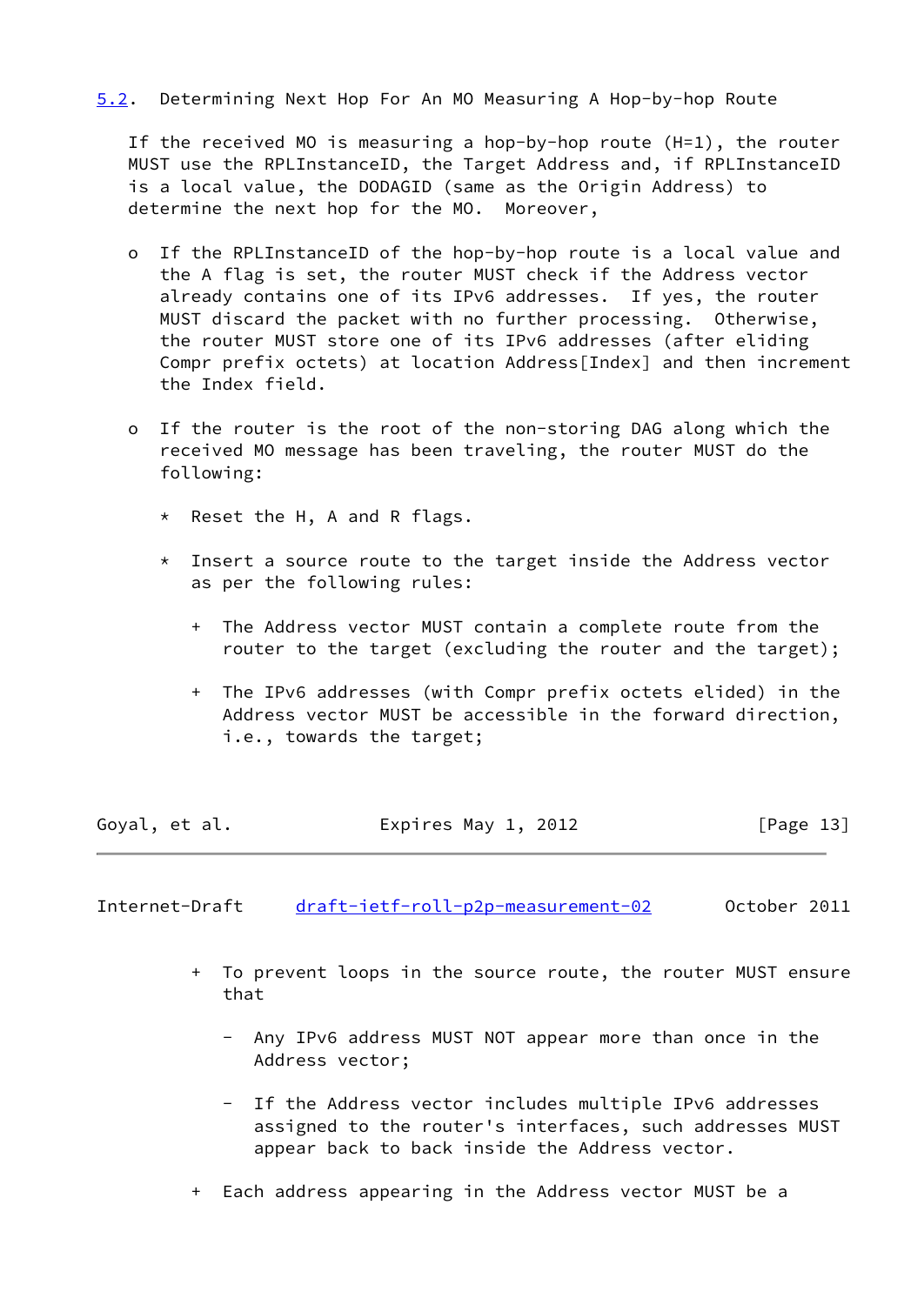unicast address.

- $*$  Specify in the Num field the number of address elements in the Address vector.
- \* Set the Index field to 1.
- <span id="page-15-0"></span>[6](#page-15-0). Processing a Measurement Request at the Target

 On receiving an MO, if a router chooses to process the packet further and finds one of its IPv6 addresses listed as the Target Address, it MUST process the received MO in the following manner.

 The target MUST discard the packet with no further processing if the received MO is not a Measurement Request.

 The target MUST update the routing metric objects in the Metric Container options if required and MAY note the measured values for the complete route if desired.

 The target MUST generate a Measurement Reply message. The received Measurement Request message can be trivially converted into the Measurement Reply by reseting the T flag to zero. The target MAY remove the Address vector from the Measurement Reply if desired. The target MUST then unicast the Measurement Reply back to the origin:

- o If the Measurement Request traveled along a DAG with a global RPLInstanceID, the Measurement Reply MAY be unicast back to the origin along the same DAG.
- o If the Measurement Request traveled along a hop-by-hop route with a local RPLInstanceID and the A flag inside the received message is set, the target MAY reverse the source route contained in the Address vector and use it to send the Measurement Reply back to the origin.

| Goyal, et al. | Expires May 1, 2012 | [Page 14] |
|---------------|---------------------|-----------|
|---------------|---------------------|-----------|

<span id="page-15-1"></span>Internet-Draft [draft-ietf-roll-p2p-measurement-02](https://datatracker.ietf.org/doc/pdf/draft-ietf-roll-p2p-measurement-02) October 2011

 o If the Measurement Request traveled along a source route and the R flag inside the received message is set, the target MAY reverse the source route contained in the Address vector and use it to send the Measurement Reply back to the origin.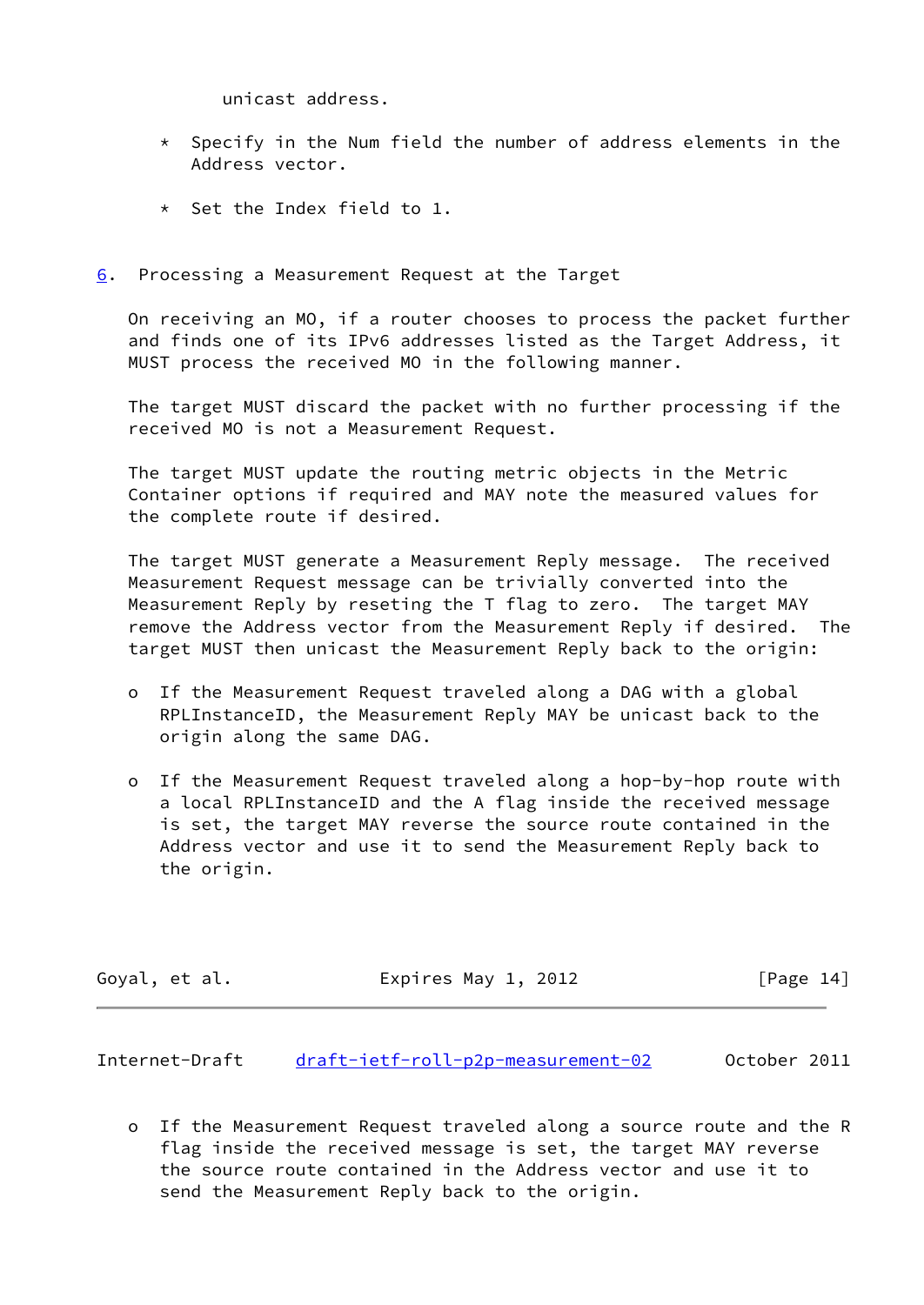If the B flag is set in the received Measurement Request, the target MAY generate a new Measurement Request to measure the cost of its current (or the most preferred) route to the origin. The routing metrics used in the new Measurement Request MUST include the routing metrics specified in the received Measurement Request.

## <span id="page-16-0"></span>[7](#page-16-0). Processing a Measurement Reply at the Origin

When a router receives an MO, it examines if one of its IPv6 addresses is listed as the Origin Address. If yes, the router MUST process the received message in the following manner.

 The origin MUST discard the packet with no further processing if the received MO is not a Measurement Reply or if the origin has no recollection of sending a Measurement Request with the sequence number listed in the received MO.

 The origin SHOULD examine the routing metric objects inside the Metric Container options to evaluate the quality of the measured P2P route. If a routing metric object contains local metric values recorded by routers on the route, the origin MAY aggregate these local values into an end-to-end value as per the aggregation rules for the metric.

## <span id="page-16-1"></span>[8](#page-16-1). Security Considerations

 The mechanism defined in this document can potentially be used by a compromised router to generate bogus measurement requests to arbitrary target routers. Such bogus measurement requests may cause processing overload in the routers in the network, drain their batteries and cause traffic congestion in the network. Note that some of these problems would occur even if the compromised router were to generate bogus data traffic to arbitrary destinations.

 Since a Measurement Request can travel along a source route specified in the Address vector, some of the security concerns that led to the deprecation of Type 0 routing header [\[RFC5095](https://datatracker.ietf.org/doc/pdf/rfc5095)] may be valid here. To address such concerns, the mechanism described in this document includes several remedies:

Goyal, et al. **Expires May 1, 2012** [Page 15]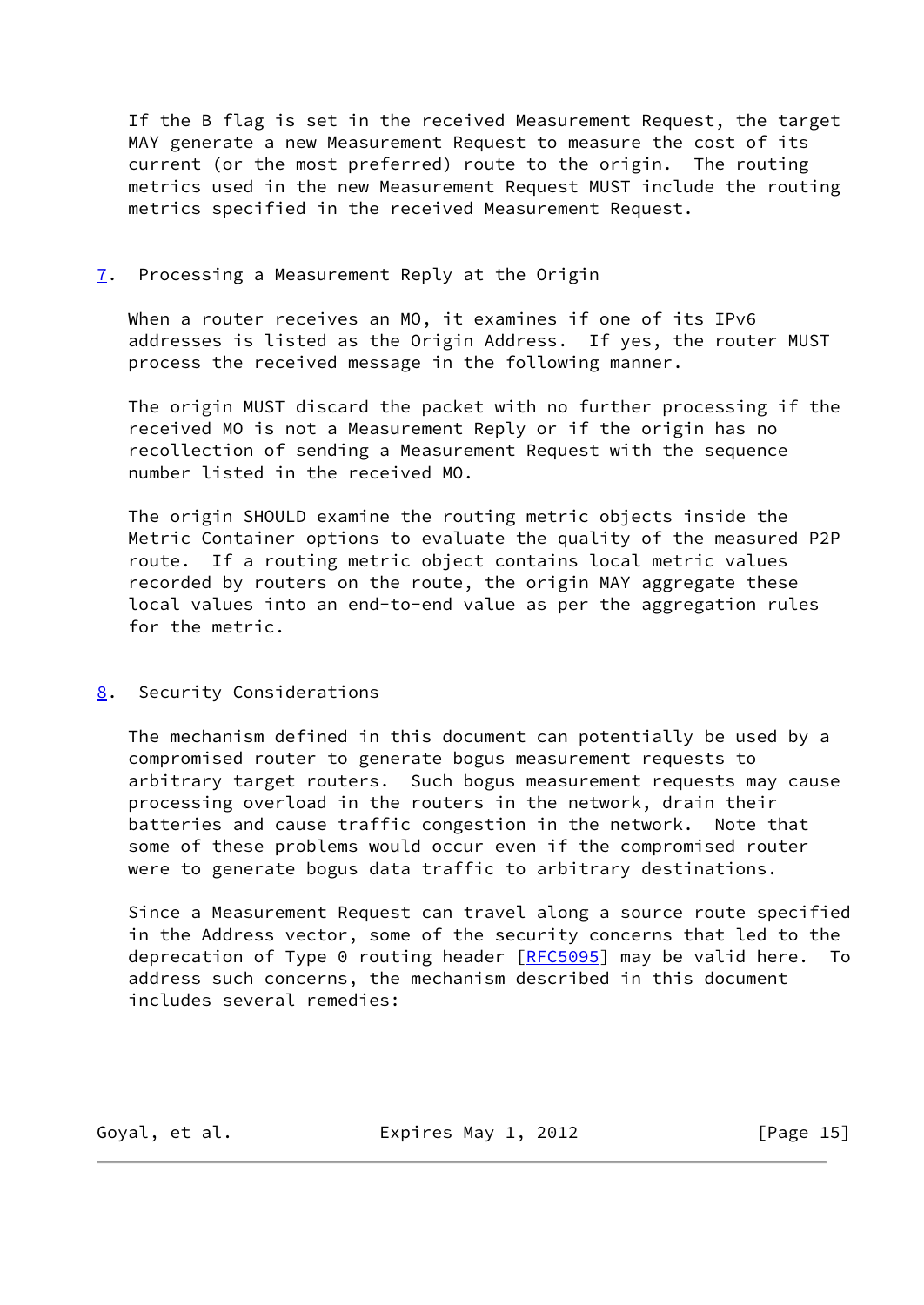- <span id="page-17-1"></span> o This document requires that a route inserted inside the Address vector must be a strict source route and must not include any multicast addresses.
- o This document requires that an MO message must not cross the boundaries of the RPL domain where it is originated. Hence, any security problems associated with the mechanism would be limited to the RPL domain where the MO message is generated.
- o A router must drop a received MO message if the next hop address is not on-link or if it is not a unicast address.
- o A router must check the source route inside the Address vector of each received MO message to ensure that it does not contain a loop involving the router. The router must drop the received packet if the source route does contain such a loop. This and the previous rule protect the network against some of the security concerns even if a compromised node inserts the Address vector inside the MO message.
- <span id="page-17-0"></span>[9](#page-17-0). IANA Considerations

 IANA is requested to allocate a new code point in the "RPL Control Codes" registry for the "Measurement Object" described in this document.

| ------+------<br>Code | ______________+___________<br>Description                                                  | Reference |
|-----------------------|--------------------------------------------------------------------------------------------|-----------|
| 0x06                  | Measurement Object   This document  <br>  0x86   Secure Measurement Object   This document |           |

## RPL Control Codes

## <span id="page-17-2"></span>[10.](#page-17-2) Acknowledgements

 Authors gratefully acknowledge the contributions of Pascal Thubert, Richard Kelsey and Zach Shelby in the development of this document.

## <span id="page-17-3"></span>[11.](#page-17-3) References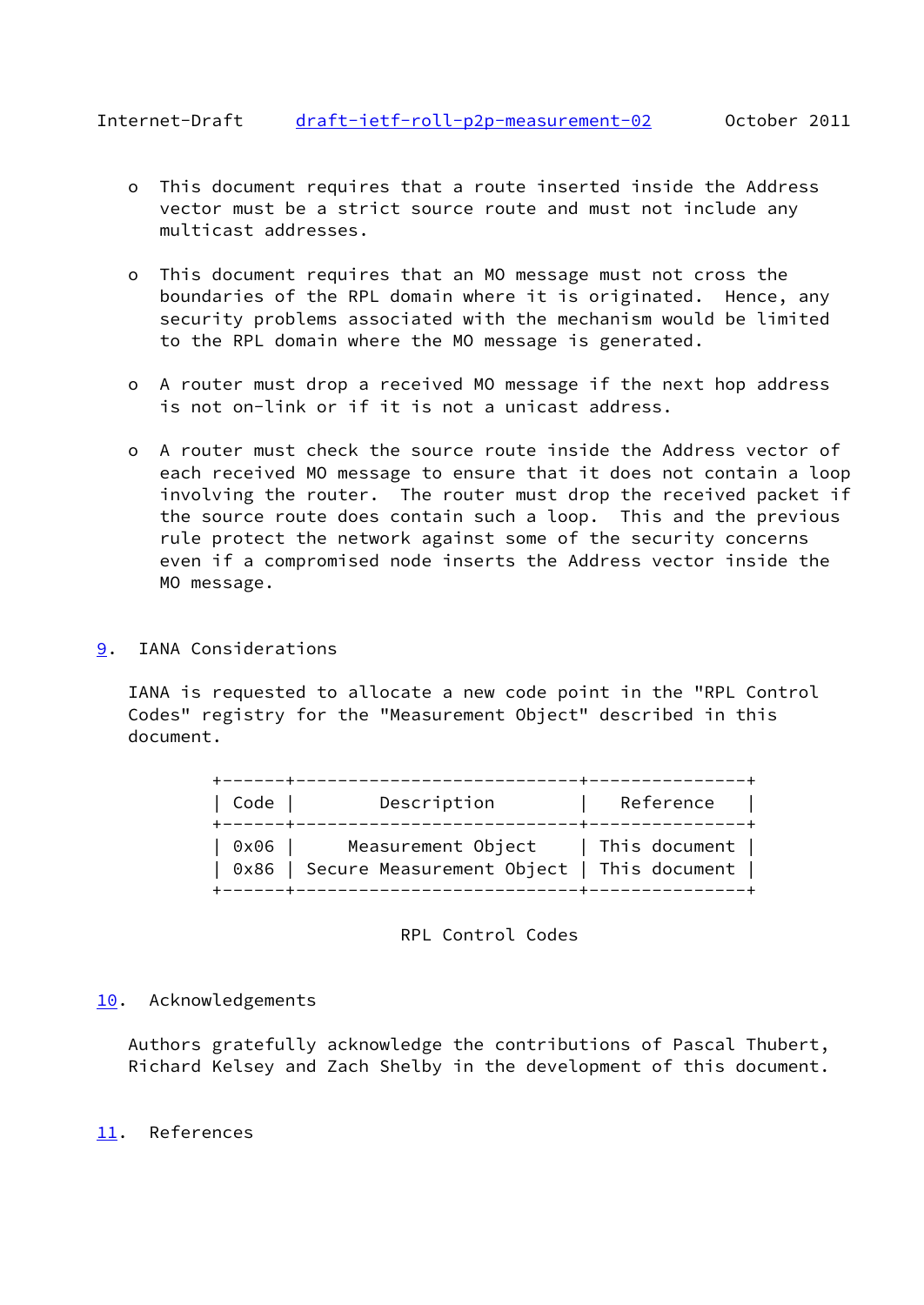<span id="page-18-0"></span>Internet-Draft [draft-ietf-roll-p2p-measurement-02](https://datatracker.ietf.org/doc/pdf/draft-ietf-roll-p2p-measurement-02) October 2011

- <span id="page-18-1"></span>[11.1](#page-18-1). Normative References
	- [RFC2119] Bradner, S., "Key words for use in RFCs to Indicate Requirement Levels", [BCP 14](https://datatracker.ietf.org/doc/pdf/bcp14), [RFC 2119](https://datatracker.ietf.org/doc/pdf/rfc2119), March 1997.
- <span id="page-18-4"></span><span id="page-18-2"></span>[11.2](#page-18-2). Informative References
	- [I-D.ietf-roll-p2p-rpl]

 Goyal, M., Baccelli, E., Philipp, M., Brandt, A., Cragie, R., and J. Martocci, "Reactive Discovery of Point-to-Point Routes in Low Power and Lossy Networks", [draft-ietf-roll-p2p-rpl-04](https://datatracker.ietf.org/doc/pdf/draft-ietf-roll-p2p-rpl-04) (work in progress), July 2011.

<span id="page-18-5"></span>[I-D.ietf-roll-routing-metrics]

 Vasseur, J., Kim, M., Pister, K., Dejean, N., and D. Barthel, "Routing Metrics used for Path Calculation in Low Power and Lossy Networks", [draft-ietf-roll-routing-metrics-19](https://datatracker.ietf.org/doc/pdf/draft-ietf-roll-routing-metrics-19) (work in progress), March 2011.

<span id="page-18-3"></span>[I-D.ietf-roll-rpl]

 Winter, T., Thubert, P., Brandt, A., Clausen, T., Hui, J., Kelsey, R., Levis, P., Pister, K., Struik, R., and J. Vasseur, "RPL: IPv6 Routing Protocol for Low power and Lossy Networks", [draft-ietf-roll-rpl-19](https://datatracker.ietf.org/doc/pdf/draft-ietf-roll-rpl-19) (work in progress), March 2011.

<span id="page-18-6"></span>[I-D.ietf-roll-terminology]

 Vasseur, J., "Terminology in Low power And Lossy Networks", [draft-ietf-roll-terminology-06](https://datatracker.ietf.org/doc/pdf/draft-ietf-roll-terminology-06) (work in progress), September 2011.

- [RFC5095] Abley, J., Savola, P., and G. Neville-Neil, "Deprecation of Type 0 Routing Headers in IPv6", [RFC 5095,](https://datatracker.ietf.org/doc/pdf/rfc5095) December 2007.
- [RFC5826] Brandt, A., Buron, J., and G. Porcu, "Home Automation Routing Requirements in Low-Power and Lossy Networks", [RFC 5826,](https://datatracker.ietf.org/doc/pdf/rfc5826) April 2010.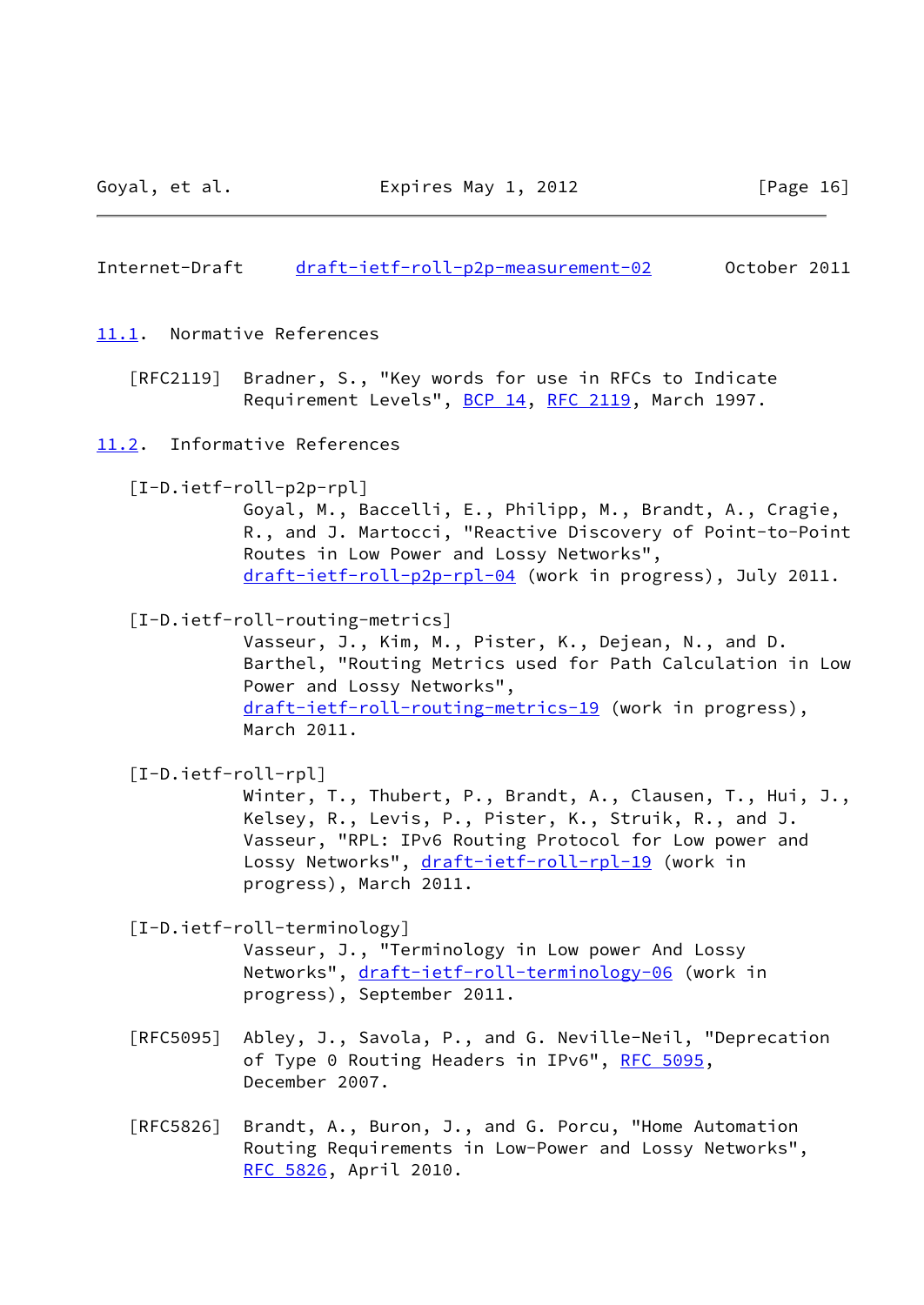[RFC5867] Martocci, J., De Mil, P., Riou, N., and W. Vermeylen, "Building Automation Routing Requirements in Low-Power and Lossy Networks", [RFC 5867,](https://datatracker.ietf.org/doc/pdf/rfc5867) June 2010.

| Goyal, et al. | Expires May 1, 2012 | [Page 17] |
|---------------|---------------------|-----------|
|               |                     |           |

Internet-Draft [draft-ietf-roll-p2p-measurement-02](https://datatracker.ietf.org/doc/pdf/draft-ietf-roll-p2p-measurement-02) October 2011

Authors' Addresses

 Mukul Goyal (editor) University of Wisconsin Milwaukee 3200 N Cramer St Milwaukee, WI 53211 USA

 Phone: +1 414 2295001 Email: mukul@uwm.edu

 Emmanuel Baccelli INRIA

 Phone: +33-169-335-511 Email: Emmanuel.Baccelli@inria.fr URI: <http://www.emmanuelbaccelli.org/>

 Anders Brandt Sigma Designs Emdrupvej 26A, 1. Copenhagen, Dk-2100 Denmark

 Phone: +45 29609501 Email: abr@sdesigns.dk

 Jerald Martocci Johnson Controls 507 E Michigan Street